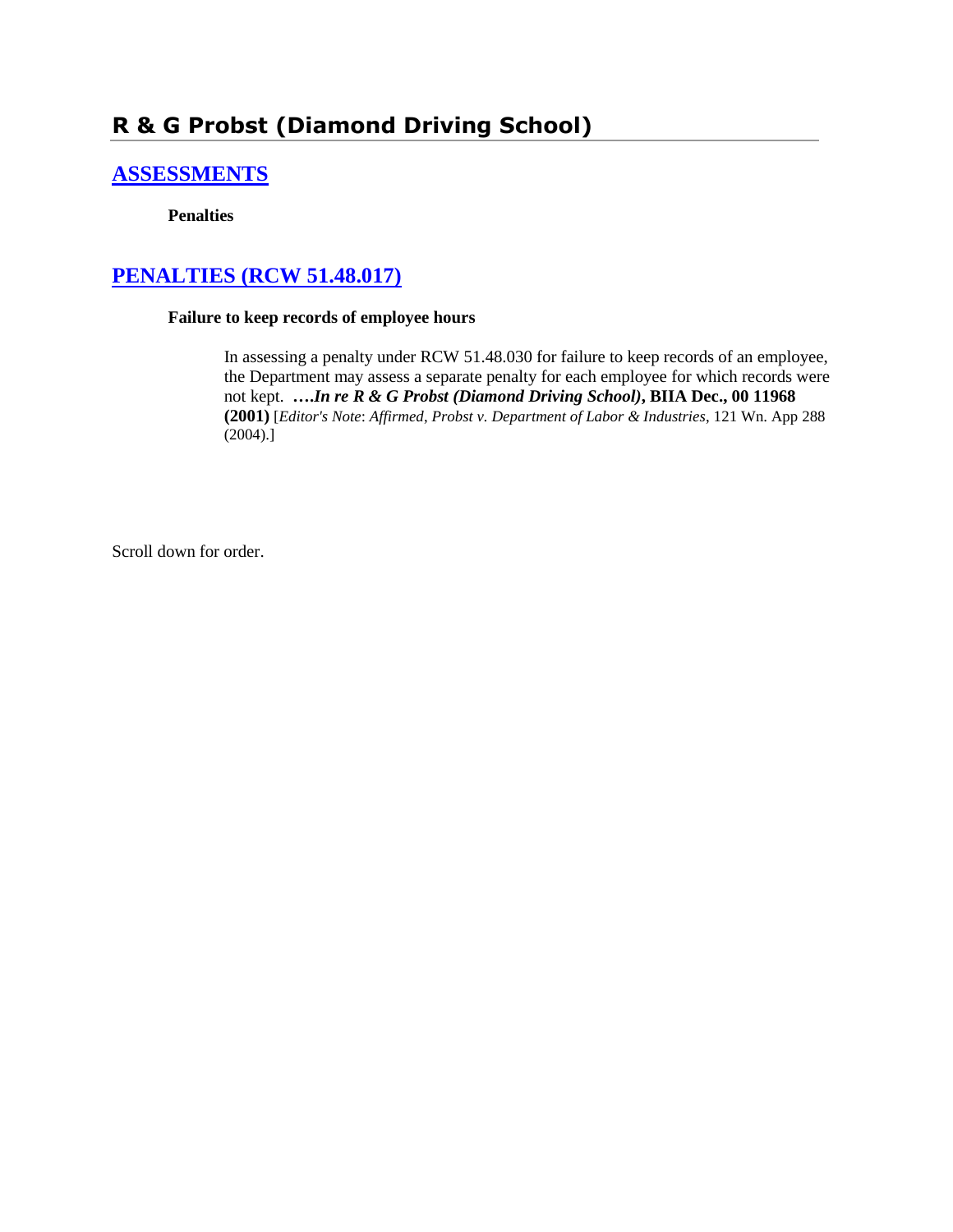### **BEFORE THE BOARD OF INDUSTRIAL INSURANCE APPEALS STATE OF WASHINGTON**

**) ) )**

**)**

### **IN RE: R & G PROBST ET UX DBA DIAMOND DRIVING SCHOOL**

**DOCKET NO. 00 11968**

### **FIRM NO. 846,031-01 ) DECISION AND ORDER**

APPEARANCES:

Employer, R & G Probst et ux, dba Diamond Driving School, by Fristoe, Taylor & Schultz, LTD., P.S., per Don W. Taylor

Department of Labor and Industries, by The Office of the Attorney General, per James S. Johnson, Assistant

The employer, R & G Probst et ux, dba Diamond Driving School, filed an appeal with the Board of Industrial Insurance Appeals on March 22, 2000, from a Notice and Order of Assessment by the Department of Labor and Industries dated March 13, 2000. The notice assessed taxes, penalties, and interest due and owing to the State Fund in the sum of \$68,028.76. **AFFIRMED.**

## **DECISION**

Pursuant to RCW 51.52.104 and RCW 51.52.106, this matter is before the Board for review and decision on timely Petitions for Review filed by the employer and the Department of Labor and Industries. The Board received the employer's Petition for Review on June 18, 2001, and the Department's Petition for Review was received on July 2, 2001. Both parties seek review of a Proposed Decision and Order dated April 30, 2001, in which the Department's Notice and Order of Assessment dated March 13, 2000, was reversed and the matter remanded to the Department with directions to calculate and assess premiums, interest, and penalties due for employees of Diamond Driving School during the period January 1, 1997 through December 31, 1999, from the records of Diamond Driving School, which shall be produced by Mr. and Mrs. Probst et ux, dba Diamond Driving School, and to reduce the penalty for failing to register from \$21,204.58 to \$500; to assess a penalty of \$250 for failing to reproduce records; to vacate the penalty of \$8,750 for failing to keep adequate records to determine taxes due; and to thereafter issue a new Notice and Order of Assessment of industrial insurance taxes pursuant to the provisions of this order.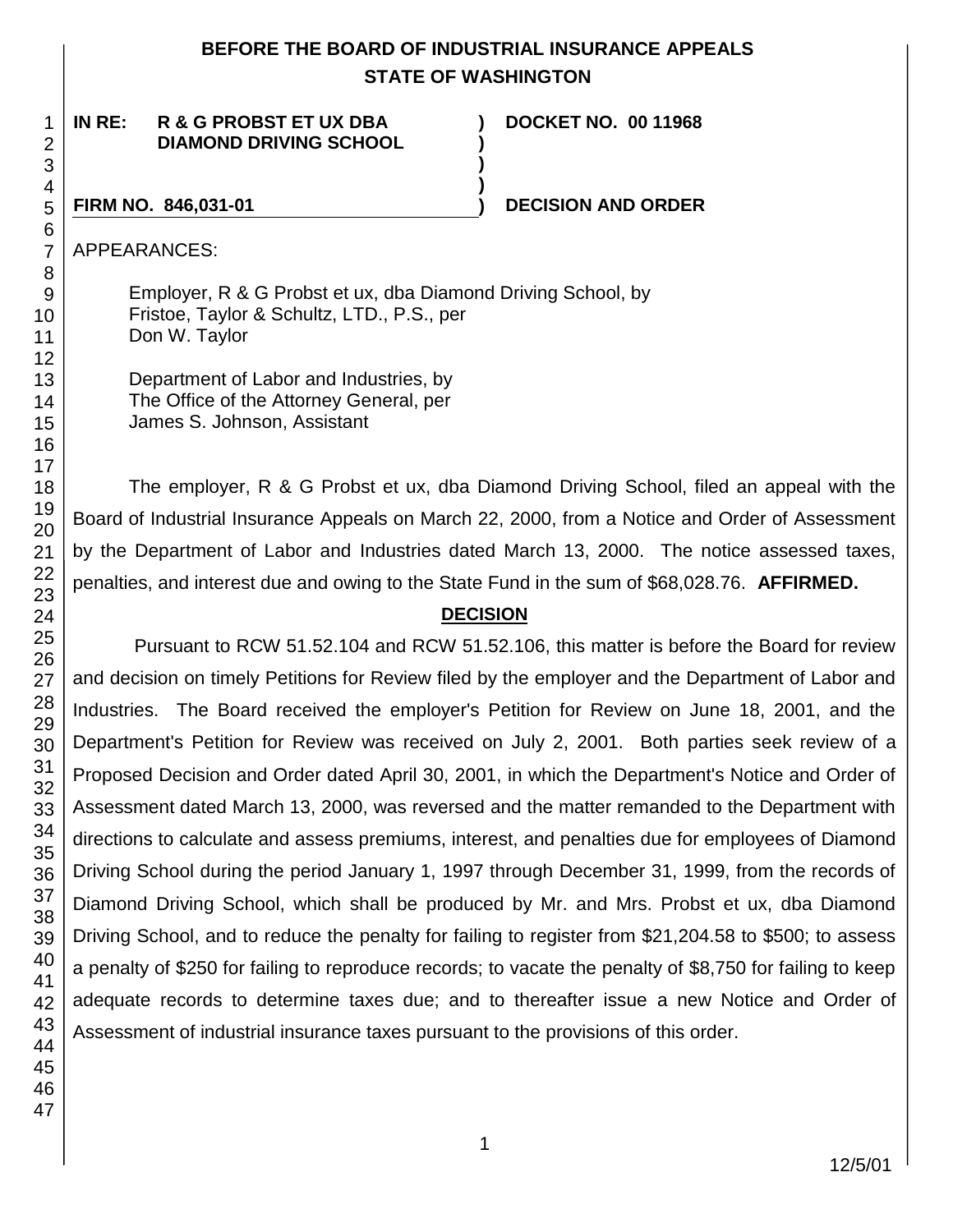The Board has reviewed the evidentiary rulings in the record of proceedings and finds that no prejudicial error was committed and the rulings are affirmed. We reserve further discussion on Exhibit Nos. 1 and 2 for later in our decision.

We have granted review in this matter solely to address the issue of the penalties assessed by the Department of Labor and Industries against Mr. and Mrs. Probst et ux, dba Diamond Driving School (Diamond). We conclude that our industrial appeals judge was incorrect regarding the modification of the penalties assessed under RCW 51.48.010 and RCW 51.48.030. We agree, however, with the Proposed Decision and Order that the driving instructors, although independent contractors, were covered workers under the Industrial Insurance Act. The Notice and Order of Assessment, including the penalties, will be affirmed in its entirety.

The Proposed Decision and Order accurately reflects the factual basis of Diamond's business plan and other evidence presented by both Diamond and the Department of Labor and Industries. We will set forth only those facts sufficient to explain our decision.

The employer, Gary Probst, and his wife, Roselani, founded the Diamond Driving School in Lakewood, Washington, in 1996. The purpose of the Diamond Driving School was to provide driving instruction to both adults and to teenagers between the ages of 16 and 18 years old. At its inception, Diamond was a joint venture involving Mr. and Mrs. Probst and two other persons, David Sedelmeier and Murray Taylor. Each person brought a different skill or resource to the partnership. Originally, as partners, each of the three principals (Mr. Probst, Mr. Sedelmeier, and Mr. Taylor) was excluded from mandatory coverage under the Industrial Insurance Act. Eventually Diamond decided to expand the business through the use of driving instructors working as independent contractors. The lead person in this venture, Gary Probst, conferred with an attorney and attempted to design a business plan that would create independent contractors/driving instructors who would be exempt from most business related fees, including industrial insurance. By 1999, there were 15 separate school locations throughout the state of Washington. The majority of these, however, were located within a 35-mile radius of the headquarters located at Lakewood, Washington.

Diamond asserts in this appeal that the driving instructors associated with the company were true independent contractors exempt from industrial insurance coverage because they were not "workers" as that term is utilized in RCW 51.08.180(1). Further, Diamond asserts that the driving instructors are exempt from coverage under the Act because they meet the alternate exception as provided in RCW 51.08.195. We reject both of these contentions.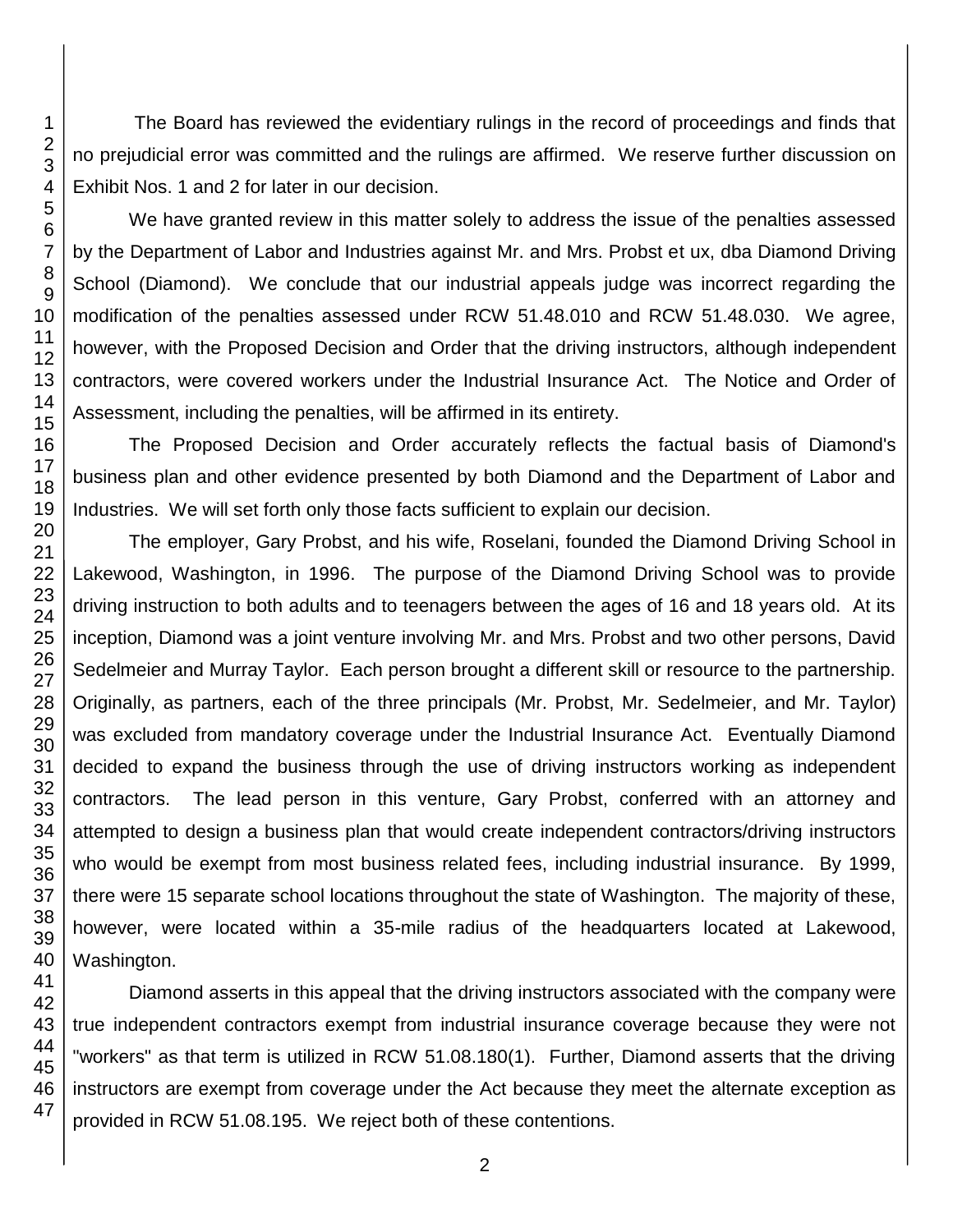45 46 47

The question of the status of the driving instructors is thoroughly and correctly resolved in the Proposed Decision and Order. For our discussion here, we would note the liberal purposes of the Act to provide for sure and certain relief for injured workers. RCW 51.04.010 and RCW 51.12.010. The goal of the Act is to reduce the suffering caused by **employment** related injuries. However, the question of coverage under the Industrial Insurance Act is not resolved by a simple analysis of whether or not there is an employer/employee relationship. *Novenson v. Spokane Culvert & Fabricating Co*., 91 Wn.2d 550 (1979). There may be coverage even when not otherwise obvious. The intent of the Act is to mitigate the consequences of injuries in the workplace and to extend coverage unless clear exceptions or exclusions can be demonstrated. RCW 51.12.020, RCW 51.08.180, and RCW 51.08.195.

Diamond contends that the driving instructors are not covered under the Act because they are true independent contractors. Although an independent contractor would not normally be considered an employee or worker for workers' compensation purposes, RCW 51.08.180 makes an exception for those independent contractors where the essence of their contract of service is their own **personal labor***.* Thus, if the "essence" of the contractual relationship between an employer and an independent contractor is the personal labor of the independent contractor, the resulting working relationship is covered. The Washington Supreme Court, in *White v. Department of Labor & Indus*., 48 Wn.2d 470 (1956), explained that an independent contractor is not covered under the Act when the contractor: (1) must of necessity own or supply machinery or equipment as distinguished from the usual hand tools; or (2) obviously could not perform the contract without assistance; or (3) who of necessity or choice employs others to do all or part of the work contracted. Diamond did not establish that the driving instructors met any of these criteria. We conclude that the essence of the contract between Diamond and the driving instructors was the personal labor of the instructors.

For example, using the criteria of *White*, none of the instructors supplied any equipment. All the cars utilized for driving instruction were owned by Diamond. The record is clear that each of the contractors could perform the contract without assistance. The third element of *White* provides that an independent contractor is not covered under the Industrial Insurance Act where the contractor by necessity **or choice** employs others to do all or part of the work contracted. There is no persuasive evidence that indicated any of the driving instructors hired other individuals to conduct driving instruction on their behalf or as an extension of their contract with Diamond. In an assessment case the employer has the burden of proof to show that the Notice of Assessment is incorrect.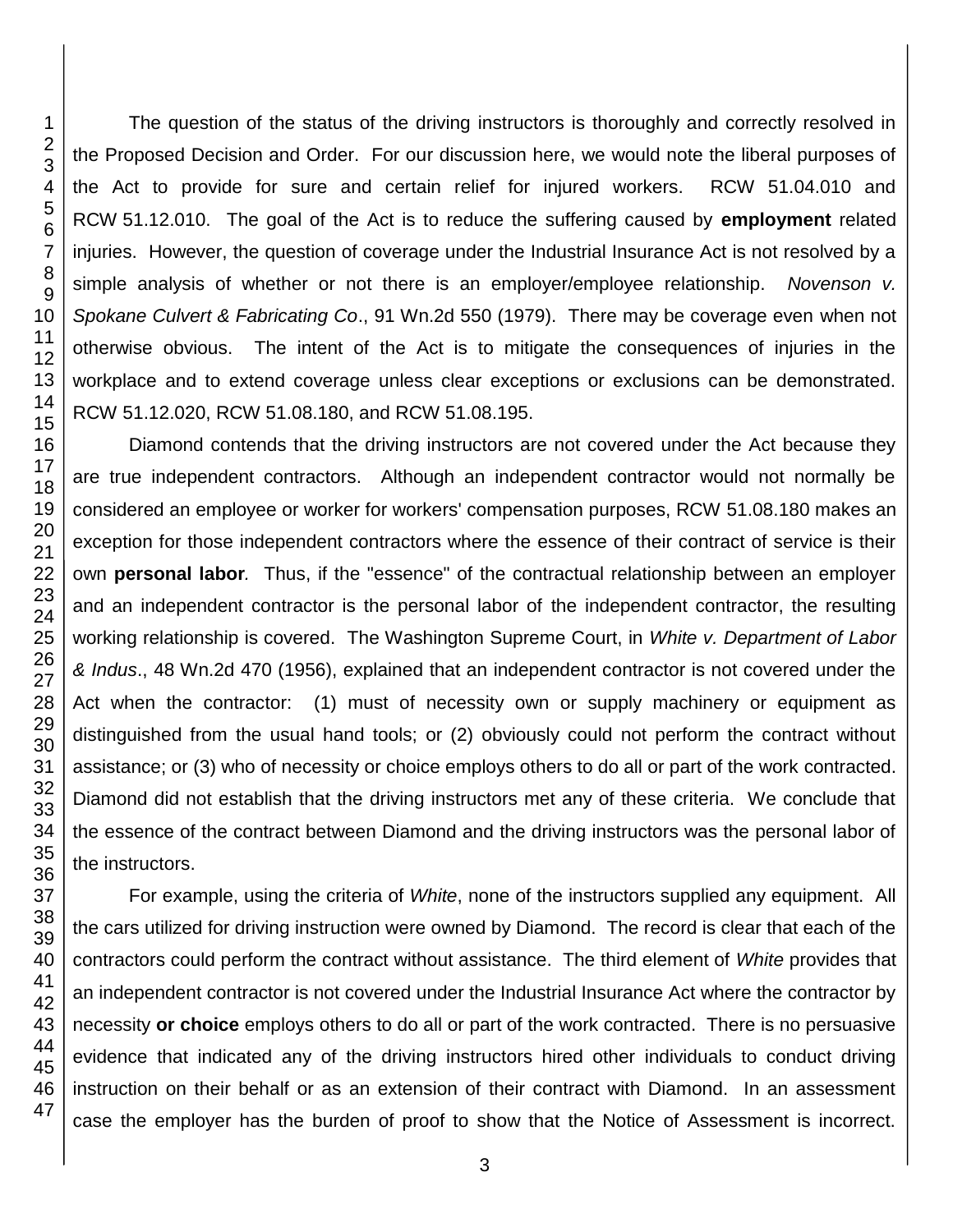RCW 51.48.131. Applying the three-pronged criteria of *White*, we are persuaded that the essence of the contract between the driving instructors and Diamond was the personal labor of the instructors. *In re Peter M. Black Real Estate, Inc*., BIIA Dec., 88 1191 (1989); *In re David C. Broyles*, Dckt. Nos. 98 12803 and 98 15319 (Dec. 28, 1999). The driving instructors are, therefore, covered workers under RCW 51.08.180(1).

Diamond also asserts that the driving instructors are excluded from coverage under the alternate exception in RCW 51.08.195. This statute excludes certain employments from coverage if six specific elements are met. Satisfying some or a majority of the elements is **not** sufficient to gain the exception from coverage. Diamond must establish **each** element to exempt the driving instructors from industrial insurance coverage. *Daniels v. Seattle Seahawks*, 92 Wn. App. 576 (1998). Diamond did not prove all six elements. Specifically, Diamond did not establish that the work or service was outside the usual course of business for which the service is performed or that the service is performed **outside all the places of business of the enterprise for which the service is performed or that the individual is responsible both under the contract and in fact for the cost of the principal place of business from which the service is performed***.* RCW 51.08.195(2). The driving instructors used Diamond Driving School locations for class instruction and Diamond owned automobiles for the driving phase of instruction. The instructors' limited home offices were not the places where services were performed. Thus, the service of providing drivers' instruction occurred at locations owned and operated by Diamond whether that was physical classroom space or automobiles used for the driving portion of instruction.

We need not address the remaining five elements in RCW 51.08.195, however, we are not satisfied that the driving instructors were truly free from control by Diamond. RCW 51.08.195(1). While the driving instructors had great latitude in hours worked, this is not the same as being free from the control or direction of the performance of the service. For example, Diamond handled all the money received. Tuition fees were given to Diamond. Diamond in turn deducted for expenses and paid the instructors. It appears that Diamond controlled many other aspects of the business, including advertising. We note also that the driving instructors maintained home offices for tax purposes. These home offices were not the principal place of business for the instruction services. Further, the driving instructors did not offer their services generally to other driving schools. RCW 51.08.195(3).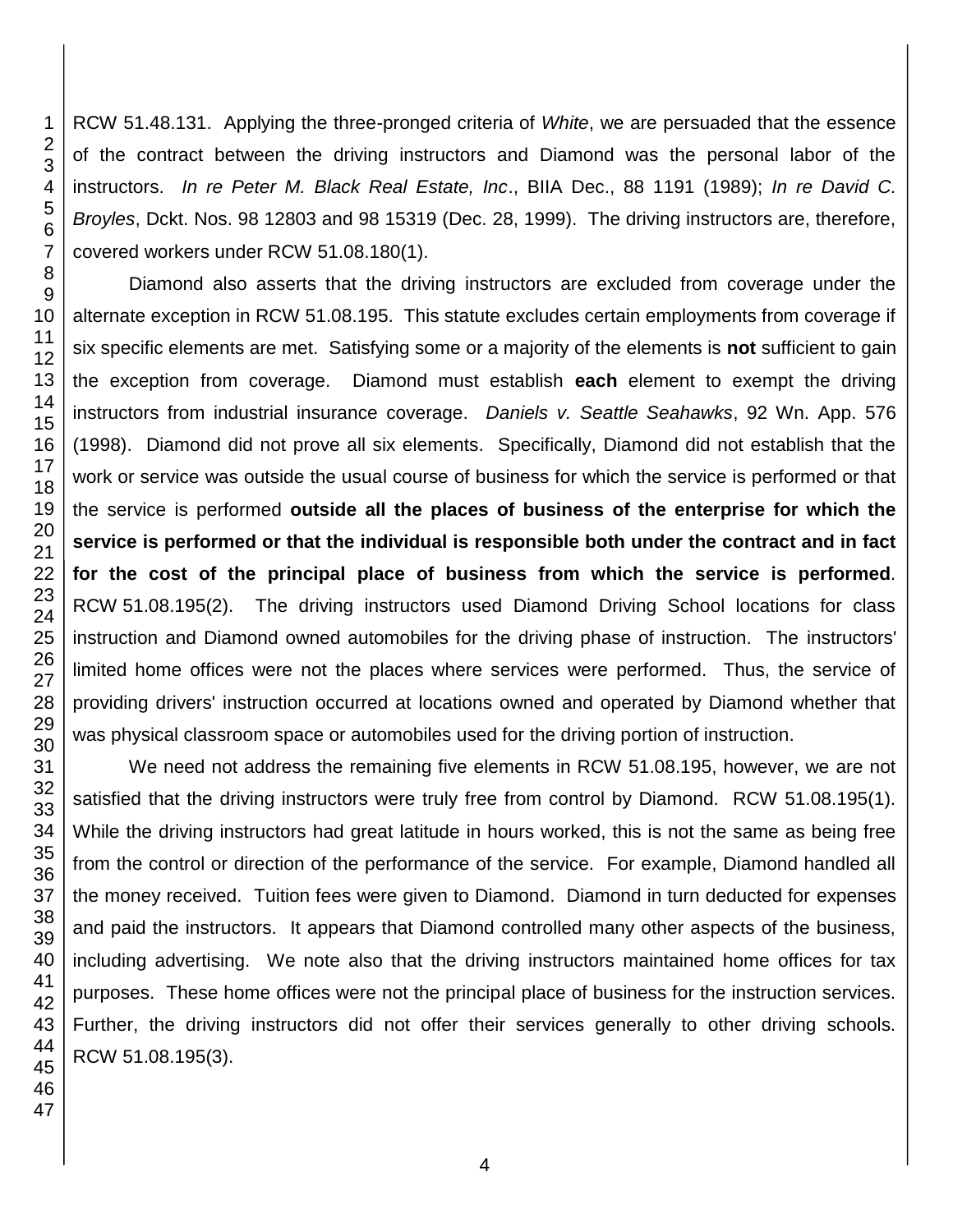In summary, all the driving instructors employed by Diamond were independent contractors, the essence of whose contract was their own personal labor and who did not meet all of the criteria for an exception to employment set forth in RCW 51.08.195. The driving instructors are covered under the Industrial Insurance Act.

We turn now to the question of the premiums or taxes and penalties assessed by the Department of Labor and Industries.

As to the premiums assessed, we note that the hours for these instructors were estimated by the Department under RCW 51.16.155. The Department is authorized to estimate payroll and resulting industrial insurance premiums where the employer refuses to provide the necessary information and records. Diamond refused to provide any useful information that would lead to a more accurate assessment. Although Mr. Probst now states that he has "1099s" and other records available upon which to calculate premiums, we believe that RCW 51.48.030 and RCW 51.48.040 operate to bar Mr. Probst from now challenging the assessed premiums based on an estimate. In this regard, we do not believe that Exhibit Nos. 1 and 2, the alleged 1099 forms, can or should be considered as a basis for computing industrial insurance taxes on appeal to this Board. Even these limited records were not provided to the Department when requested. They were admitted without objection, but they form no basis for our decision.

The Legislature has imposed a considerable penalty for the failure of an employer to keep the kind of records needed to determine industrial insurance taxes due. *In re AEX Corporation*, BIIA Dec., 90 5314 (1992). There is a corollary between the dual requirements to both maintain appropriate records (RCW 51.48.030) and to make those records available (RCW 51.48.040). The statutory pattern places the burden and requirement on employers both to have and make available records that can be used to determine if premiums and taxes are due and in what amount. Failure to produce records has the same effect as keeping no records at all. For example, RCW 51.16.155 allows the Department to estimate premiums where the employer "refuses" to file a payroll report. We find that Diamond refused to produce records when properly requested by the Department and any records offered now fall within the bar provided in RCW 51.48.040.

Diamond was assessed a penalty of \$21,204.58 under RCW 51.48.010 for failure to secure industrial insurance coverage for workers. This section provides that any employer who fails to secure payment of compensation for workers may be liable to a maximum penalty in the amount of \$500 or in a sum double the amount of the premiums incurred prior to securing payment of compensation, whichever is greater. Our industrial appeals judge determined that the decision to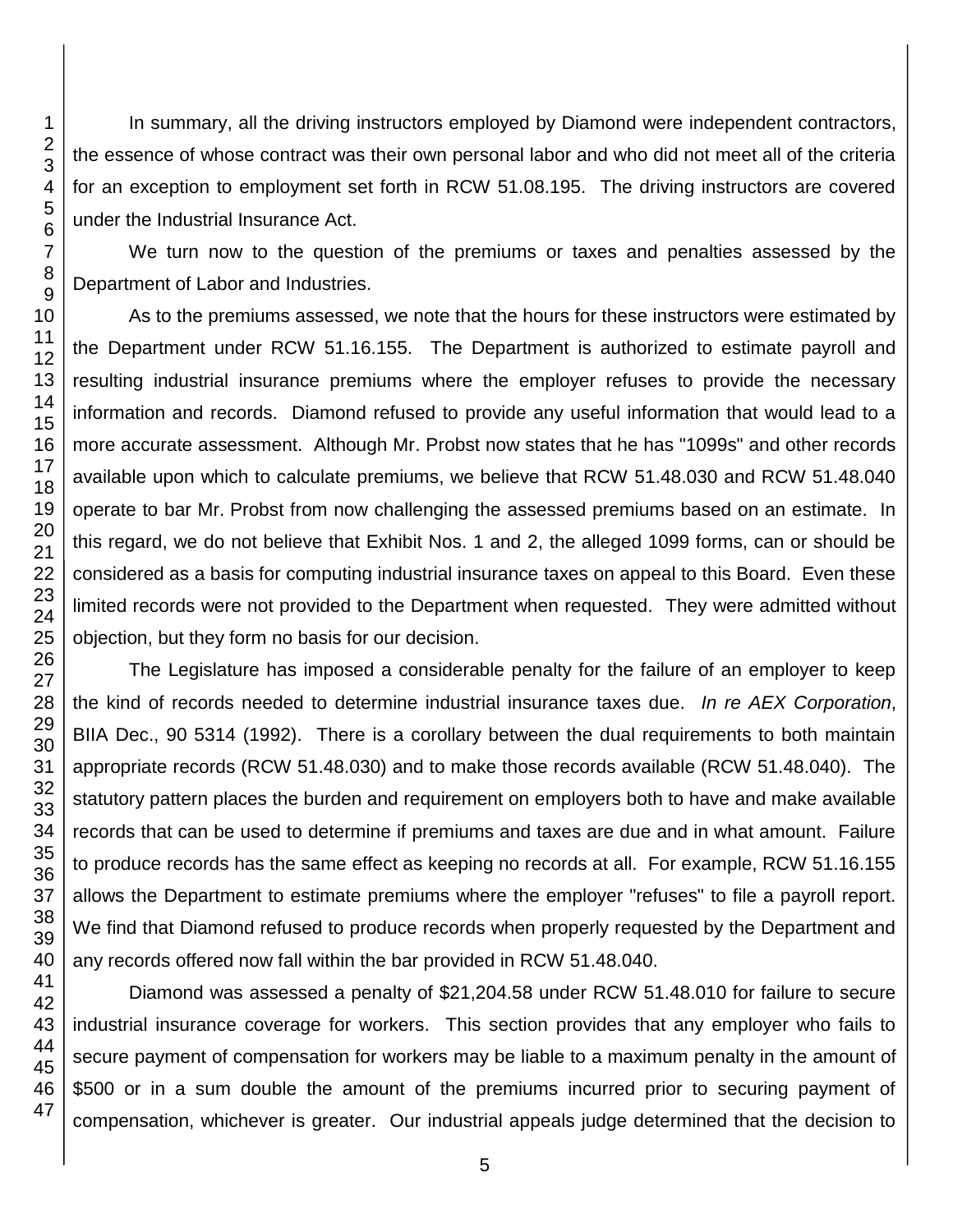set penalties was a "discretionary" act by the auditor, and the auditor had abused this discretion. This Board, however, has previously stated that the Legislature's use of the word "may" in RCW 51.48.010 means only that the penalty is not mandatory. The question of penalty assessment is subject to a de novo review on appeal and the standard of review is based upon the preponderance of the evidence. *In re C & R Shingle*, BIIA Dec., 88 2823 (1990) and *In re Sawyers Motor Sports*, BIIA Dec., 90 3344 (1992).

In *C & R Shingle* we remanded the appeal to the Department to reassess the penalty based on three factors: (1) whether the employer intended to avoid the burdens of the Industrial Insurance Act; (2) the amount of taxes incurred prior to the employer's registering with the Department; and (3) whether the employer had a good faith basis for believing that it was not subject to the provisions of the Industrial Insurance Act. We do not deem it necessary to remand this matter to the Department for further review of the penalty as we find the record sufficient on each of these points to determine the appropriateness of the penalties assessed. *In re C. M. Stephens Enterprises*, Dckt. No. 91 3059 (June 16, 1993).

Applying our three-part test to Diamond, we first find that Diamond clearly intended to avoid the burdens of the Industrial Insurance Act. Mr. Probst made a considerable effort to arrange a business plan so that the driving instructors would be regarded as independent contractors for all purposes. To this end, Mr. Probst secured an IRS opinion, concluding that the driving instructors were independent contractors. The question of whether independent contractors are covered workers for industrial insurance purposes depends on the special requirements of the Industrial Insurance Act. An IRS opinion has only limited bearing on our analysis. Exhibit No. 6. In any event, it is clear that Diamond was specifically trying to avoid as many costs of doing business as possible, including industrial insurance costs.

The second part of our test in *C & R Shingle* concerns the amount of industrial insurance taxes incurred prior to registration with the Department. The premiums assessed by the Department were large, covering a period of three years and 35 different driving instructors, for a total amount of \$27,828.35.

The third part of our test in *C & R Shingle* is whether the employer had a good faith basis for believing that the business was not subject to the provisions of the Industrial Insurance Act. This part is closely allied with the first part of our test. It is clear that Mr. Probst was conscientious in his efforts to avoid coverage of the Industrial Insurance Act and that his efforts were based on careful planning and legal advice. Weighed against this, however, is Diamond's lack of cooperation and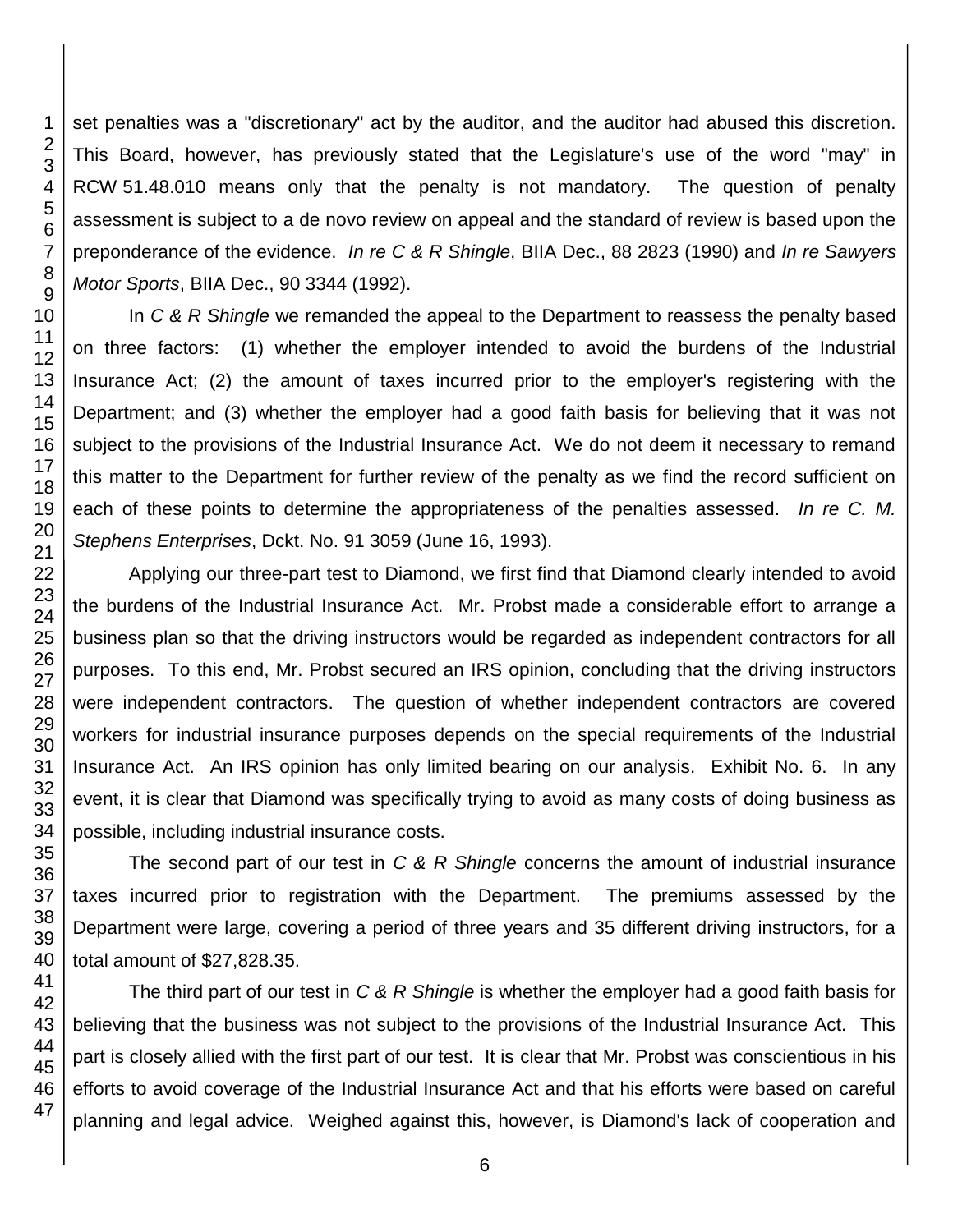recalcitrance in cooperating with the Department's more detailed investigation and audit of his enterprise. Mr. Probst tenaciously held to his view that the Diamond driving instructors were not employees. He may have thought that any cooperation with the Department might create the appearance of being subject to the Act. Instead, his actions obstructed the Department's statutory obligation to administer the Industrial Insurance Act. Specifically, Diamond did not comply with the Department's subpoena. The examples of blank contracts and other limited documentation that Mr. Probst did provide were wholly inadequate. Diamond's recalcitrance negates any presumption about good faith. For example, Diamond's lack of cooperation could have stemmed from a desire to hide the relationship with the driving instructors. We do not accept the testimony on behalf of Diamond on this issue, and we affirm the penalty assessed under RCW 51.48.010 in its entirety in the amount of \$26,204.58.

 We next consider the second largest category of penalty, those assessed under RCW 51.48.030. The penalties assessed under this section are also subject to de novo review on appeal based on a preponderance test. This penalty was assessed for failure to keep records of employee hours. We already have determined that Diamond's failure to cooperate with the Department's review and audit process precludes it from offering records at this juncture. A record cannot be said to be "preserved" within the meaning of RCW 51.48.030 if it is not presented when requested. The statutory scheme does not allow the employer to pick and choose when to present employment records. The Department is authorized to assess a penalty for failure to keep records ranging from \$250 or 200 percent of the quarterly tax for each such offense, whichever is greater. In this case, the Department assessed \$250 for each driving instructor employed. This represents a total penalty of \$8,750 or \$250 times 35 driving instructors. The number 35 comes by way of the Department of Licensing and Superintendent of Public Instruction records regarding the driving instructors associated with Diamond Driving School. We conclude that the Department's assessment of \$8,750 was correct based on WAC 296-17-35201(4), which provides that the failure to keep records on any employee shall constitute one offense. *In re Michael J. Coyle et ux, dba Michael J. Coyle Co.*, Dckt. Nos. 95 0381 and 95 0382 (October 29, 1998). Thus, the failure to keep records on each of the 35 driving instructors constitutes 35 separate offenses.

The Department also assessed a penalty of \$250 for Diamond's refusal to submit books, records, and payrolls for inspection by the Department. Diamond's Petition for Review concedes that after receiving the Department's subpoena for records on October 28, 1999, it did not produce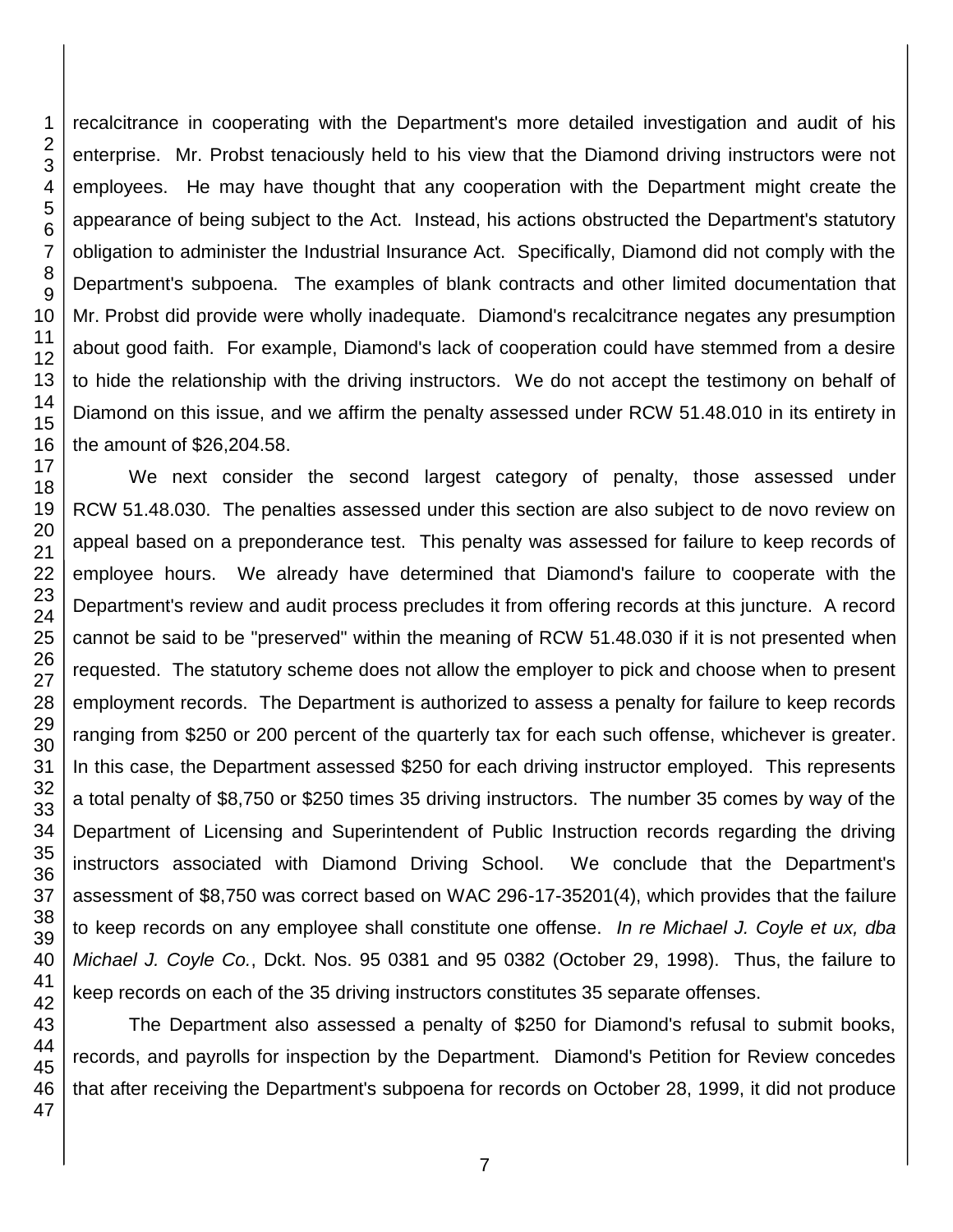records adequate to determine premiums due to the State Fund. Diamond's Petition for Review, page 5, lines 14-16. Diamond asserts that it had records available and shifts the burden to the Department for the purpose of making the arrangements to review or copy the necessary records. There is no basis for Diamond's attempt to shift the burden of producing records in this matter. RCW 51.48.040 authorizes a penalty of \$250 for failure to produce records and that penalty will be affirmed.

Finally, we note that the Department assessed penalties in interest for unpaid past premiums pursuant to RCW 51.48.210. The correctness or propriety of these penalties and interest are nowhere addressed in Diamond's Petition for Review. It is perhaps consistent with Diamond's theory of the case that no premiums are due that this matter was not addressed. However, in the absence of any evidence, or even argument, on this issue we must conclude that the Department's additional assessment of penalties and interest for the unpaid premiums is proper and should be affirmed.

In conclusion, the driving instructors employed by Diamond were covered employees under the Industrial Insurance Act. The premiums, interest, and penalties assessed by the Department were authorized by statute and supported by the evidence in the record. The Notice and Order of Assessment dated March 13, 2000, is affirmed.

### **FINDINGS OF FACT**

- 1. On March 13, 2000, the Department of Labor and Industries issued Notice and Order of Assessment No. 0277374 to Roselani Y. Probst and Gary R. Probst et ux, dba Diamond Driving School, for taxes, penalties, and interest owing to the State Fund in the sum of \$68,028.76 for all of the four quarters of 1997, 1998, and 1999. On March 22, 2000, the employer, Diamond Driving School, filed a Notice of Appeal with the Board of Industrial Insurance Appeals. On April 10, 2000, the Board granted the appeal and directed that further proceedings be held to resolve the issues on appeal.
- 2. During the period January 1, 1997 through December 31, 1999, Mr. and Mrs. Probst et ux, dba Diamond Driving School, were providing services to the public for driving instruction and were duly licensed with both the Department of Licensing and Superintendent of Public Instruction to do so. Each instructor's license was tied to Diamond as the designated employer.
- 3. During the period January 1, 1997 through December 31, 1999, Diamond Driving School was the owner or lessor of multiple classroom facilities and properly equipped automobiles that were used by instructors to perform their contract for services with Diamond.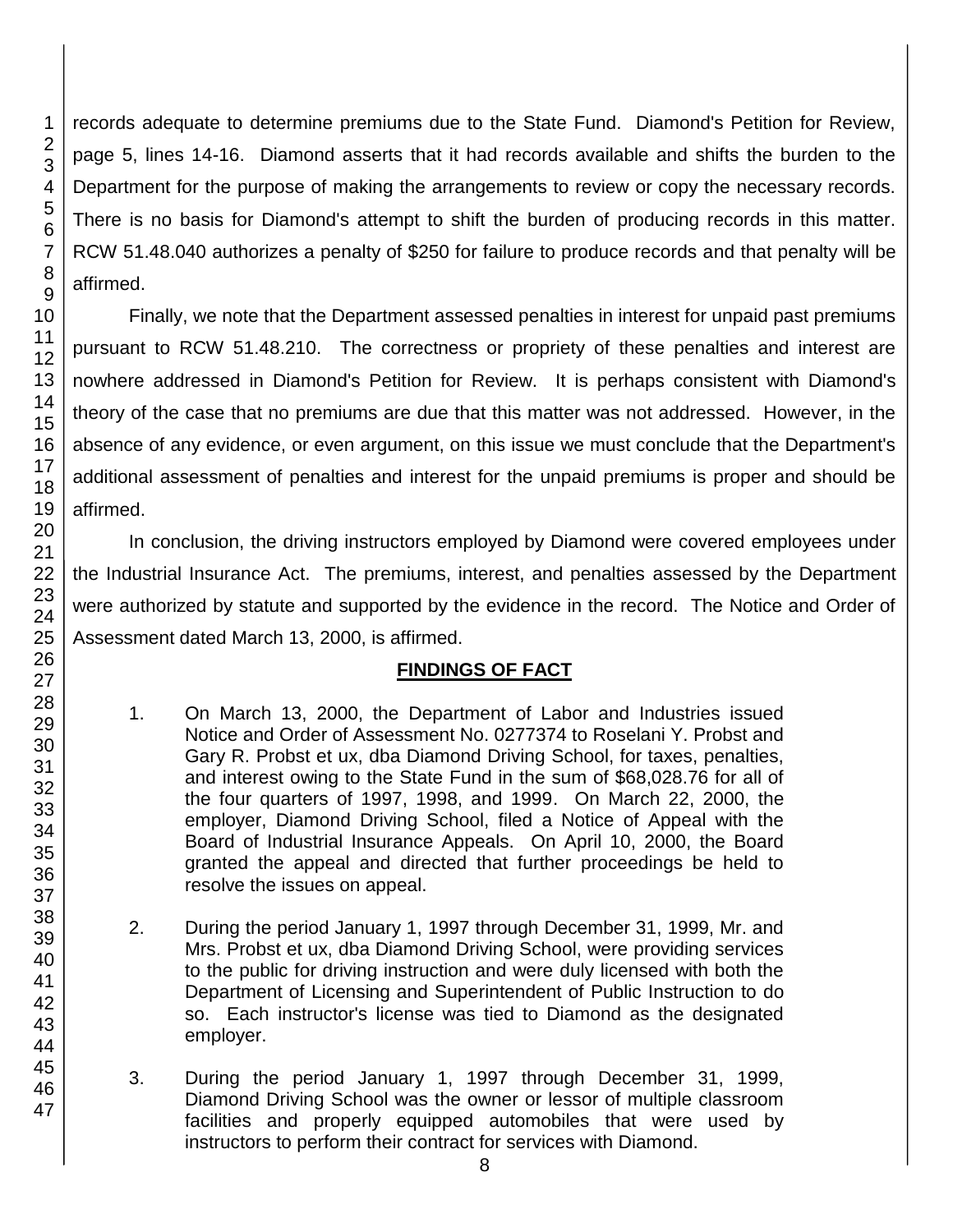- 4. During the period January 1, 1997 through December 31, 1999, Diamond Driving School contracted with various licensed individuals to provide both classroom and driving instruction to students throughout the state of Washington. Pursuant to contract, each instructor was paid for the time spent instructing students and such time was reported to Diamond Driving School on a weekly basis.
- 5. During the period January 1, 1997 through December 31, 1999, Diamond Driving School controlled the manner of driving instruction services by providing commercial advertising, a phone service with call forwarding, mandatory insurance coverage, payment of leases and utilities, collected and deposited instruction fees from students, reviewed instructor's performance, complied with licensing requirements through inspection, paid each instructor for the hours spent instructing students, and issued certificates of completion to each student.
- 6. During the period January 1, 1997 through December 31, 1999, Mr. and Mrs. Probst et ux, dba Diamond Driving School, intended to avoid the burdens of the Industrial Insurance Act.
- 7. The service of instructing students how to drive for a fee was the only service being provided by Diamond Driving School to the public and was the only service that each instructor was performing pursuant to contract with Diamond Driving School.
- 8. Each driving instructor did not, independent of Diamond Driving School, hold themselves out to the public as operating a business of teaching individuals to drive, nor were the costs of the principal place of business being paid entirely by the instructors.
- 9. Each driving instructor entered into a written contract for services with Diamond Driving School. In keeping with the contract, each instructor maintained a home office, was eligible for business deductions for federal income tax purposes and filed a schedule of expenses, had a Uniform Business License with the state, and maintained a separate set of books or records for income and expenses. Each instructor set their own schedule of instruction with students. However, the driving instructors' home offices were not the principal place of business for the driving instruction.
- 10. Diamond Driving School failed to present records when requested by the Department of Labor and Industries through its authorized auditor, Peter Doellinger, for driving instructors employed by Diamond during the audit period of January 1, 1997 through December 31, 1999.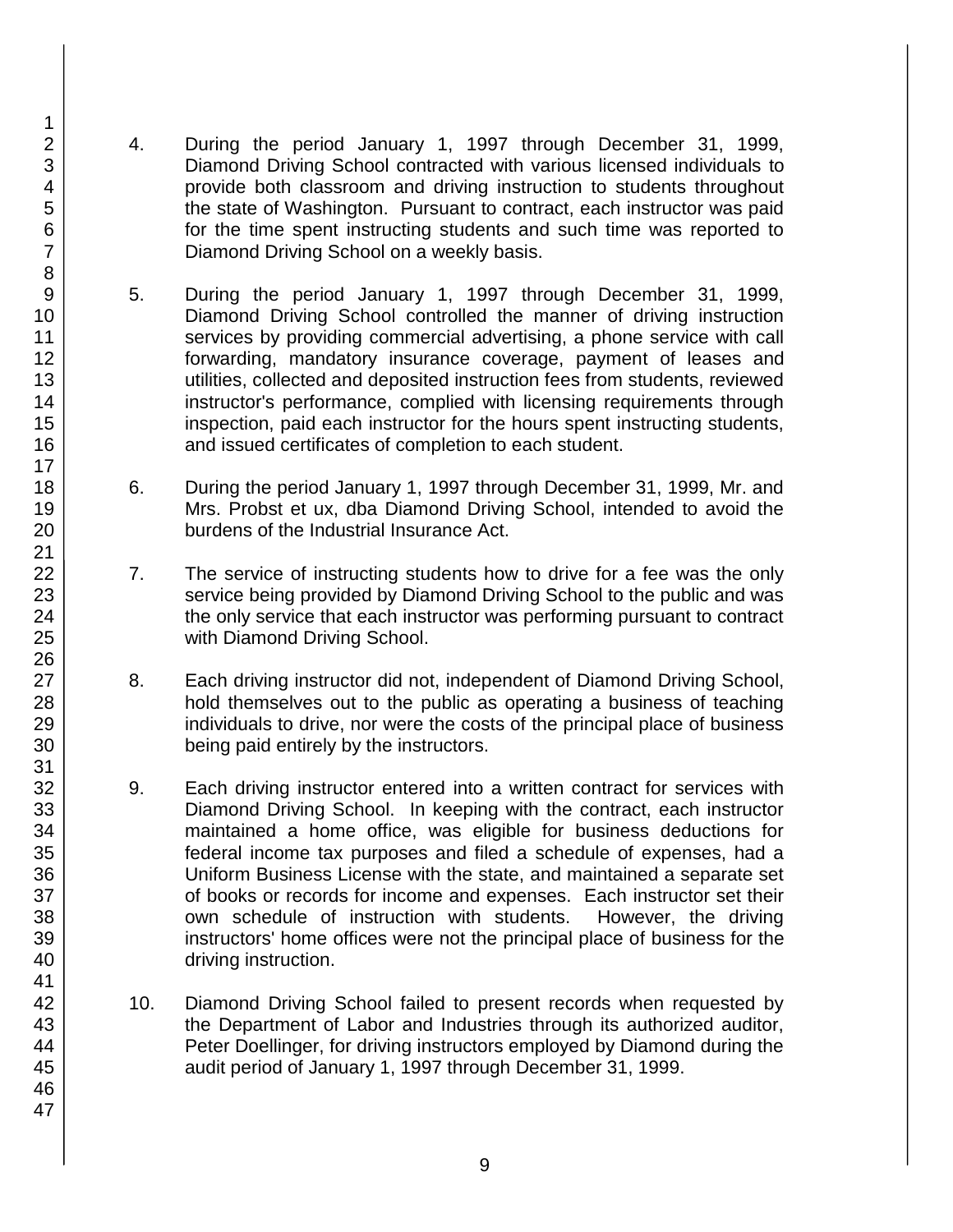- 11. After receiving a subpoena for records covering the audit period of January 1, 1997 through December 31, 1999, from the Department of Labor and Industries on October 28, 1999, Mr. and Mrs. Probst et ux, dba Diamond Driving School, failed to demonstrate a good faith basis that the employer was not subject to industrial insurance as it did not produce any records adequate to determine the status of the driving instructors for the purposes of the industrial insurance coverage and to determine if industrial insurance taxes were owed to the State Fund.
- 12. During the period January 1, 1997 through December 31, 1999, Diamond Driving School employed 35 driving instructors based on records maintained by the Superintendent of Public Instruction. The Department of Labor and Industries estimated the amount of industrial insurance premiums due for this period in the amount of \$27,828.35.
- 13. During the period January 1, 1997 through December 31, 1999, Mr. and Mrs. Probst et ux, dba Diamond Driving School, did not register any of the driving instructors with the Department of Labor and Industries or pay industrial insurance premiums.
- 14. During the period January 1, 1997 through December 31, 1999, the individual instructors were under independent contract with Diamond Driving School to provide instruction to students, the essence of which was his or her personal labor.
- 15. The instructors of Diamond did not own or provide machinery or equipment for the performance of their contract.
- 16. The instructors could perform their instructing services for Diamond without assistance.
- 17. The instructors did not employ others to perform the services of instruction under contract.
- 18. During the period of audit, Gary Probst, David Sedelmeier, and Murray Taylor were general partners and exempt from industrial insurance coverage.

### **CONCLUSIONS OF LAW**

- 1. The Board of Industrial Insurance Appeals has jurisdiction over the parties and the subject matter of this appeal.
- 2. Mr. and Mrs. Probst et ux, dba Diamond Driving School, during the period of January 1, 1997 through December 31, 1999, qualified as an employer for purposes of industrial insurance in accordance with the provisions of RCW 51.16.060 and the definitions contained in RCW 51.08.070 and RCW 51.08.180.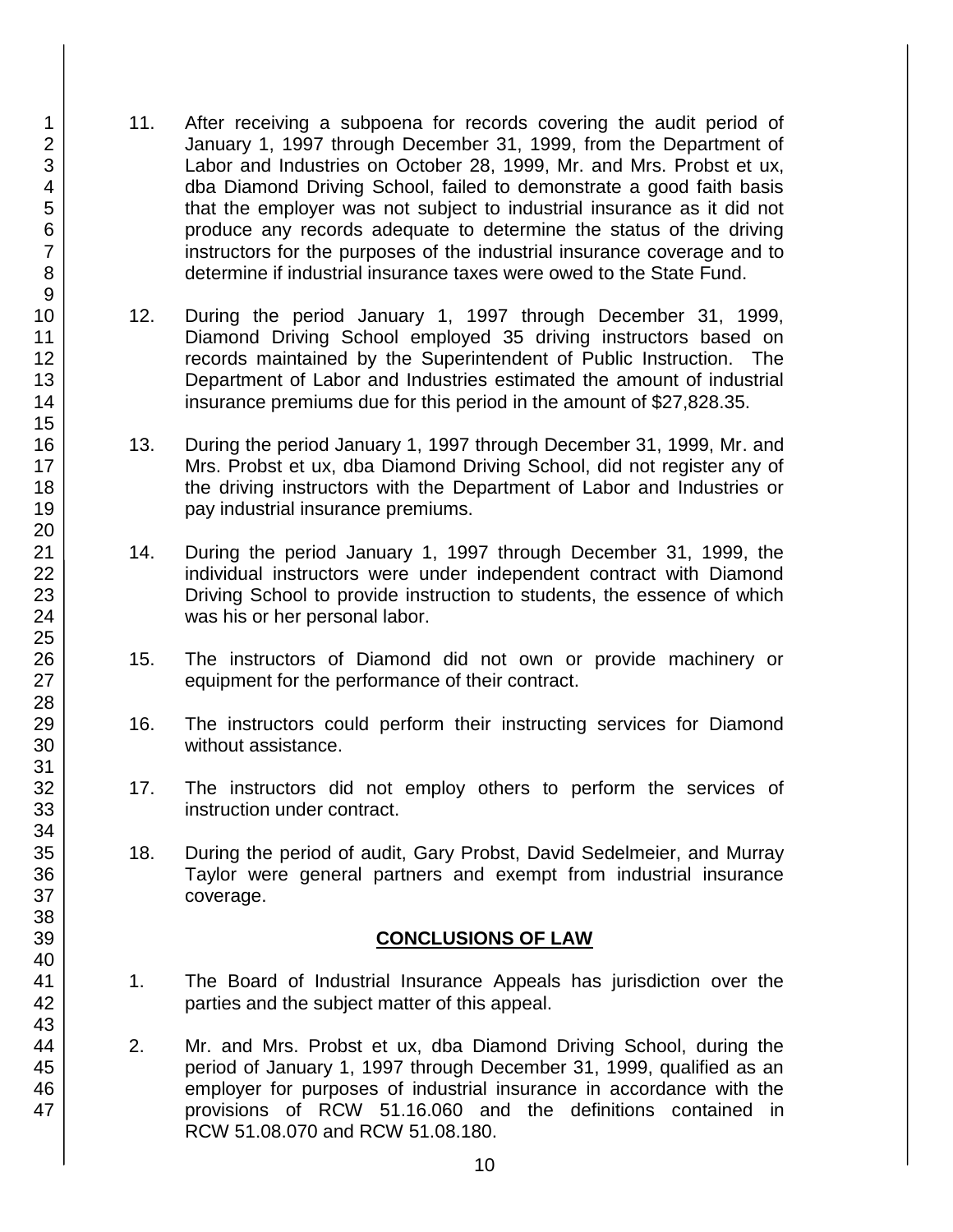- 3. During the period January 1, 1997 through December 31, 1999, Mr. and Mrs. Probst et ux, dba Diamond Driving School, did not qualify as an exempt employer under the provisions of RCW 51.08.195.
- 4. During the period January 1, 1997 through December 31, 1999, driving instructors employed by Mr. and Mrs. Probst et ux, dba Diamond Driving School, were covered workers under the Industrial Insurance Act within the meaning of RCW 51.08.180 and *White v. Department of Labor & Indus*., 48 Wn.2d 470 (1956).
- 5. Mr. and Mrs. Probst et ux, dba Diamond Driving School, are barred under RCW 51.48.030 and RCW 51.48.040 from questioning before this Board the correctness of the Department's assessment of industrial insurance premiums for the period January 1, 1997 through December 31, 1999.
- 6. The Department of Labor and Industries was authorized to estimate the premiums due from Mr. and Mrs. Probst et ux, dba Diamond Driving School, within the meaning of RCW 51.16.155 in the amount of \$27,828.35.
- 7. The Department of Labor and Industries was authorized to assess penalties against Mr. and Mrs. Probst et ux, dba Diamond Driving School, within the meaning of RCW 51.48.010 in the amount of \$21,204.58.
- 8. The Department of Labor and Industries was authorized to assess penalties against Mr. and Mrs. Probst et ux, dba Diamond Driving School, within the meaning of RCW 51.48.030 and WAC 296-17- 35201(4) in the amount of \$8,750, or \$250 for each offense of failing to maintain records.
- 9. The Department of Labor and Industries was authorized to assess a penalty against Mr. and Mrs. Probst et ux, dba Diamond Driving School, within the meaning of RCW 51.48.040 in the amount of \$250.
- 10. The Department of Labor and Industries was authorized to assess penalties and interest against Mr. and Mrs. Probst et ux, dba Diamond Driving School, within the meaning of RCW 51.48.210 in the amount of \$9,995.83.
- 11. The Notice and Order of Assessment of industrial insurance taxes dated March 13, 2000, which assessed Mr. and Mrs. Probst et ux, dba Diamond Driving School, taxes, penalties, and interest due and owing to